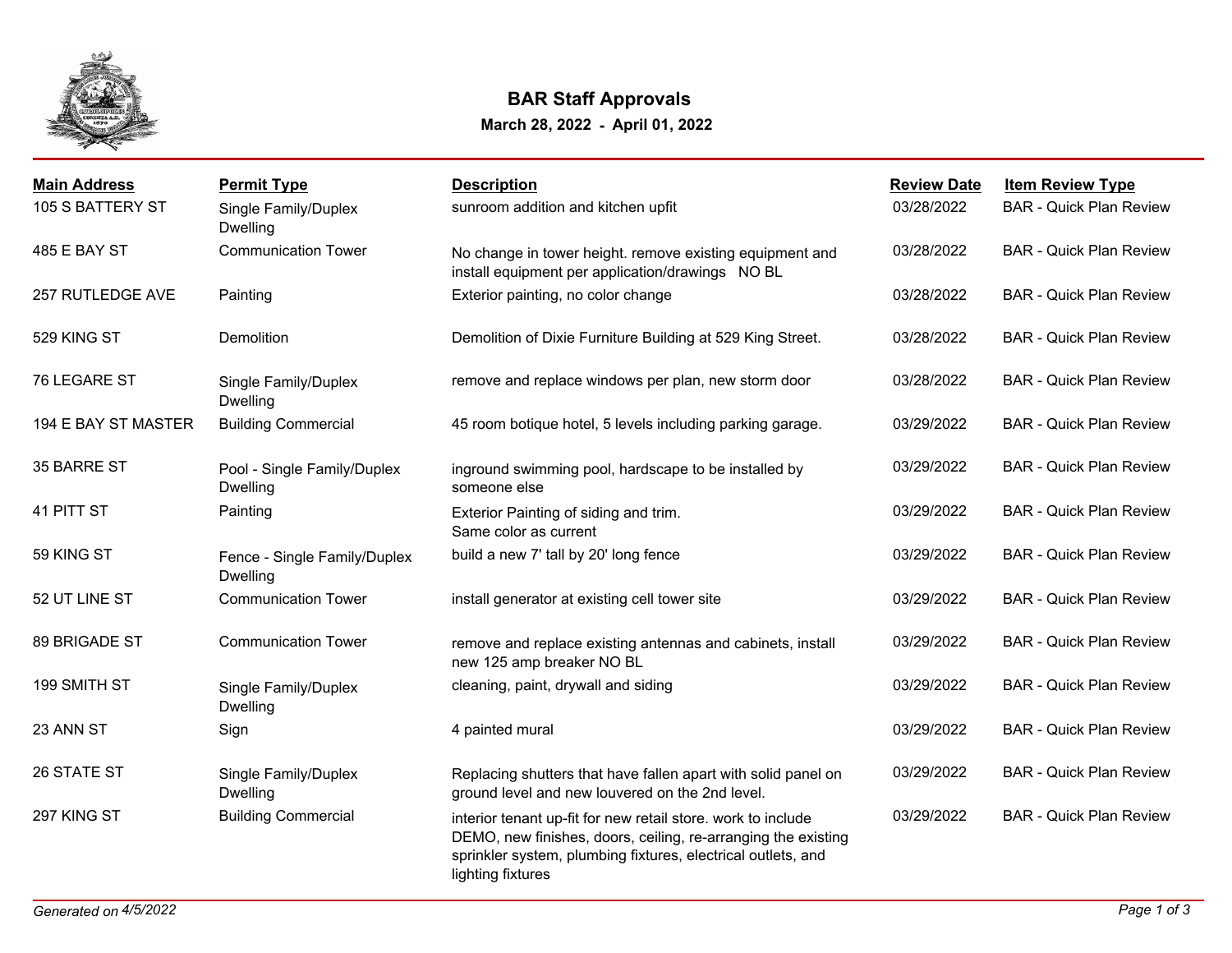## **March 28, 2022 - April 01, 2022 BAR Staff Approvals**

| <b>Main Address</b><br>8 SUTHERLAND AVE | <b>Permit Type</b><br><b>Accessory Structure</b> | <b>Description</b><br>remove old shingles, repairing rotten boards where needed to<br>stop roof from leaking, install neew shingles to the entire roof                                                                                                                                                             | <b>Review Date</b><br>03/30/2022 | <b>Item Review Type</b><br><b>BAR - Quick Plan Review</b> |
|-----------------------------------------|--------------------------------------------------|--------------------------------------------------------------------------------------------------------------------------------------------------------------------------------------------------------------------------------------------------------------------------------------------------------------------|----------------------------------|-----------------------------------------------------------|
| 319 GROVE ST                            | Single Family/Duplex<br>Dwelling                 | repair separate roof over the small porch, remove rotten<br>boards where needed, replace rotten boards where needed,<br>install icer water shield to the area where work is being done,<br>apply new shingles                                                                                                      | 03/30/2022                       | <b>BAR - Quick Plan Review</b>                            |
| 40 HASELL ST                            | Fence - Single Family/Duplex<br><b>Dwelling</b>  | fence change railing                                                                                                                                                                                                                                                                                               | 03/30/2022                       | <b>BAR - Quick Plan Review</b>                            |
| 40 HASELL ST                            | Single Family/Duplex<br><b>Dwelling</b>          | change of paint and light fixtures                                                                                                                                                                                                                                                                                 | 03/30/2022                       | <b>BAR - Quick Plan Review</b>                            |
| 3 WEST ST                               | Roofing - Single<br>Family/Duplex Dwelling       | remove existing shingles and install new CertainTeed<br>landmark shingles                                                                                                                                                                                                                                          | 03/30/2022                       | <b>BAR - Quick Plan Review</b>                            |
| 63 SOUTH ST                             | Roofing - Single<br>Family/Duplex Dwelling       | Re-coating on metal roof                                                                                                                                                                                                                                                                                           | 03/30/2022                       | <b>BAR - Quick Plan Review</b>                            |
| 256 SAINT PHILIP ST                     | Roofing - Single<br>Family/Duplex Dwelling       | Re-roof                                                                                                                                                                                                                                                                                                            | 03/30/2022                       | <b>BAR - Quick Plan Review</b>                            |
| 1149 KING ST                            | Roofing - Single<br>Family/Duplex Dwelling       | MISSING BAR APPLICATION Re-roof. Remove metal on top<br>main roof, go back with Shingles (black)                                                                                                                                                                                                                   | 03/30/2022                       | <b>BAR - Quick Plan Review</b>                            |
|                                         |                                                  | Coat front porch metal Dove Grey acrylic paint.                                                                                                                                                                                                                                                                    |                                  |                                                           |
| 44 RUTLEDGE AVE                         | Demolition                                       | Exploratory demolition to investigate sagging piazza.                                                                                                                                                                                                                                                              | 03/30/2022                       | <b>BAR - Quick Plan Review</b>                            |
| 710 KING ST                             | <b>Building Commercial</b>                       | Addition/INSTALLING of outdoor canopy and revised<br>treatment of hardscape. ZONING CONDITION: NO<br>VEHICULAR ACCESS FROM H STREET PERMITTED.                                                                                                                                                                     | 03/31/2022                       | <b>BAR - Quick Plan Review</b>                            |
| 125 BROAD ST                            | Roofing - Single<br>Family/Duplex Dwelling       | Replace existing roof with CertainTeed Landmark Pro<br>Architectural Shingles in the color Weathered Wood.                                                                                                                                                                                                         | 03/31/2022                       | <b>BAR - Quick Plan Review</b>                            |
| <b>18 VENDUE RANGE</b>                  | Roofing - Commercial                             | remove and repalce slate roof and metal rework all copper<br>flashing and parapet wall caps.                                                                                                                                                                                                                       | 03/31/2022                       | <b>BAR - Quick Plan Review</b>                            |
| 890 ASHLEY AVE                          | Single Family/Duplex<br><b>Dwelling</b>          | reframe walls, floor and ceilings back to original using like<br>materials in areas of rot, rie and termite damage using like<br>materials. replace all windows and doors, reframe non-load<br>bearing interior walls to new floor plan, new roof, new siding,<br>new mechanicals, new interior surfaces, cabinets | 04/01/2022                       | <b>BAR - Quick Plan Review</b>                            |
| 81 COLUMBUS ST                          | Single Family/Duplex<br>Dwelling                 | window replacement, exterior wood repai, exterior painting,<br>interior painting HVAC replacement, appliances and flooring                                                                                                                                                                                         | 04/01/2022                       | <b>BAR - Quick Plan Review</b>                            |